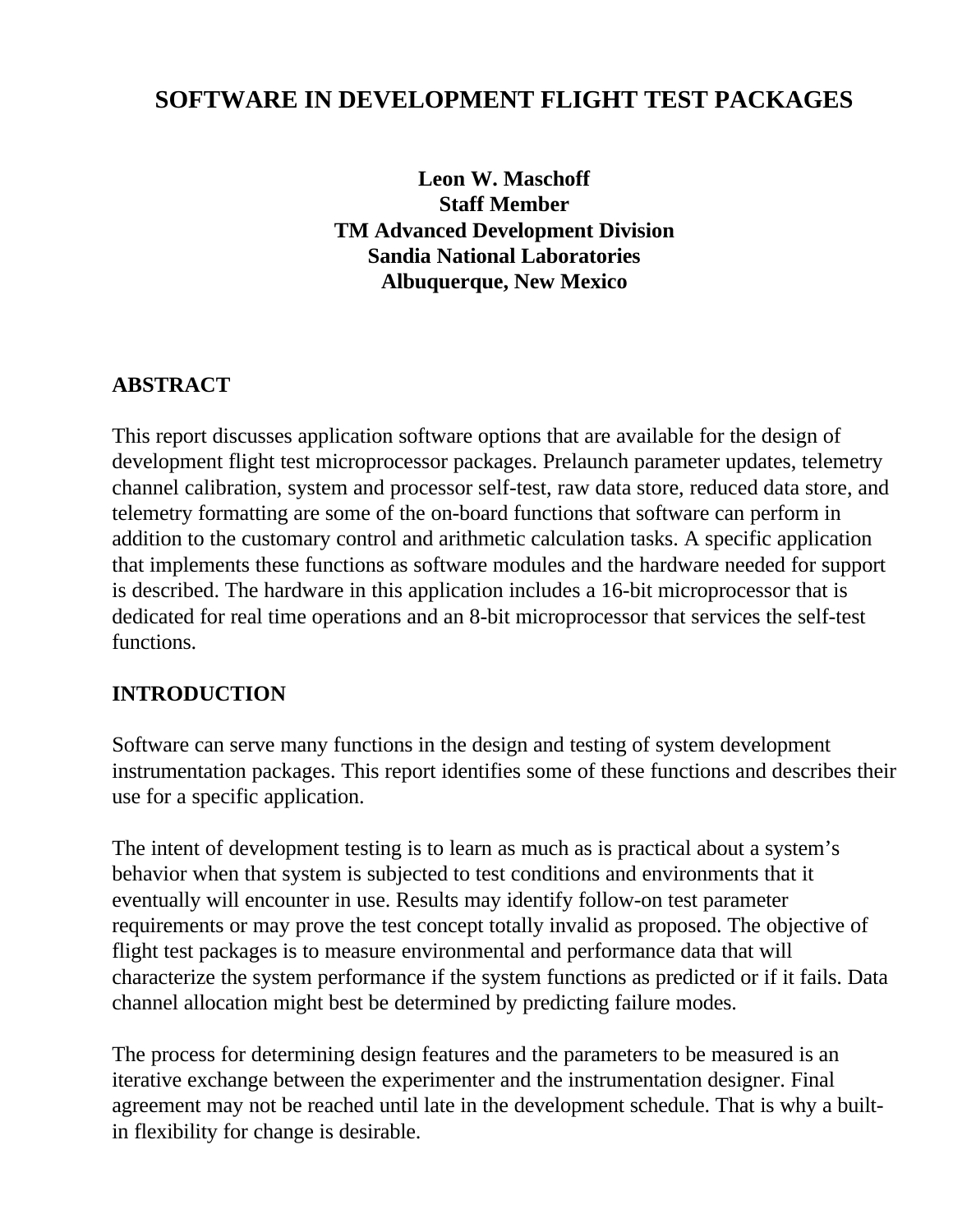The design of a test package requires early consideration of the hardware and software functions and interfaces. Chip count, response time, power requirements and flexibility are important considerations. Once hardware is defined and support drafting and layouts are completed, it becomes more difficult to make significant changes; however, software can be changed readily if the original design anticipates sufficient memory and Input/Output (I/O) interfaces. Thirty-two kilobit Erasable Programmable Read Only Memories (EPROMs) are readily available and denser equivalents are being developed. Random Access Memory (RAM) for both reading and writing are also available in capacity and speeds that satisfy most needs. Most available RAMs are volatile i.e., they retain data only while power is present. The available non-volatile RAMs are not competitive to volatile RAMs in read/write speeds. Given a processor choice, I/O needs, and a crude estimate of program size, the hardware design and layout can be completed. Software can be sketchy other than identifying modules and functions. System changes might then be limited to software updates.

Software functions for test packages can be classified as real time and nonreal time. Real time is used here to suggest that software which executes using data just acquired by sampling the output from some onboard sensor. Real time execution occurs on a sampled basis and processes current data. The same code is executed repetitively with cycle times fixed (synchronous) or dependent on the number of functions performed in one sample interval (asynchronous). The approach used to implement real time software depends on how critical it is to have optimal cycle times. Software for the slow speed version can be written in a higher level, less efficient language than assembly language. When speed is required, software must be written in the most efficient language and hardware must be used to enhance that speed objective. Real time processors are usually used as some part of a control system. The processor may make decisions on raw data or it may make decisions based on mathematical computations involving that raw data.

Nonreal time software is usually executed one time on request and has a defined starting location and stopping point. Execution time is not critical nor is the efficiency with which it is coded. Most nonreal time flight package software serves as a tool for testing, interaction, or data output.

Some specific software categories for flight test applications are: telemetry formatting, data scaling, data conversion, data sampling, calibration, self-test, data reduction and pretest updates. These categories are in addition to the software that directly supports the test algorithm. Telemetry formatting includes setting channel assignments and data update rates. As long as hardware compatibility is maintained, software can scale the data with a simple shift, multiply or divide. System calibration, self-test and pre-test updates are essential for flight tests where the tests are not easily repeated because they can assure data integrity and establish confidence that the system is reliable. Self-test exercises the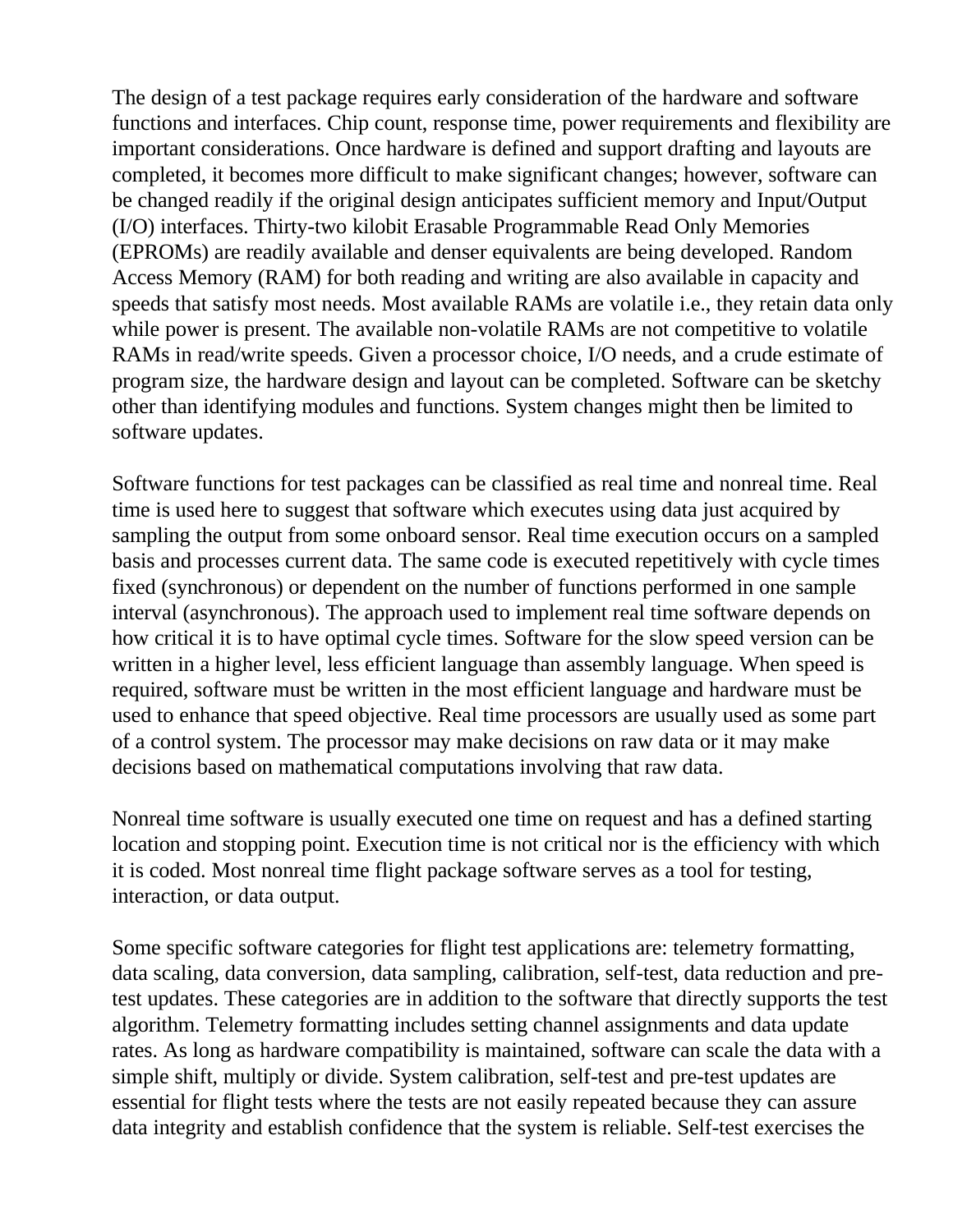complete data system from input sensor to output control. If sensor data can be simulated over the vehicle's predicted flight profile, the test is even more informative. Prelaunch updates require a data terminal communication link to the package via the vehicle umbilical cable. Data reduction and conversion to engineering units are software tools that are essential for early laboratory testing and post-test evaluation because it is difficult to evaluate real time data when that data is expressed in a hexadecimal, octal, or binary format.

### **AN APPLICATION**

## **Test Objective**

A flight test application that will be used for describing software needs and alternatives is one whose overall objective is to "guide a surface launched projectile during the terminal phase of its trajectory". The nominal ballistic parameters are:

- 1. launch velocity of 1400 feet/second
- 2. altitude at apogee of 16000 feet
- 3. time of flight of 40 seconds
- 4. ground range of 20000 feet
- 5. roll rate from 4 Hz to 12 Hz.

### **Requirements**

An optical photodiode array mounted in the vehicle's nose scans the target area for a light source. Illumination of one or more of the array elements provides angle data from the vehicle spin axis to the target. An on-board magnetometer provides a measure of vehicle roll position from the launcher reference. Trajectory alteration is provided by deflecting an inertially stabilized ring canard which is attached to a roll controlled nose section. The nose section rolls on a cylindrical center shaft which is connected to the afterbody. The optical array is positioned inside the forward end of this shaft. DC motors control the nose roll position and canard deflection. An on-board microprocessor processes the array data, measures current roll position of the afterbody by examining magnetometer output, determines relative roll position between the nose and afterbody, determines the deflection of the canard, solves the six-degree-of-freedom trajectory equations for the projectile, and generates appropriate guidance commands to deflect the canard and position the nose to guide the projectile towards the target. Some combination of hardware and software is required to translate the input signals to reasonable output control signals and while doing so generate data for telemetry and on-board storage. A real time software package is needed that operates at rates greater than 200 Hz or less than 5 millisecond cycle time. Required numerical computation accuracy dictates a need for at least a 16-bit processing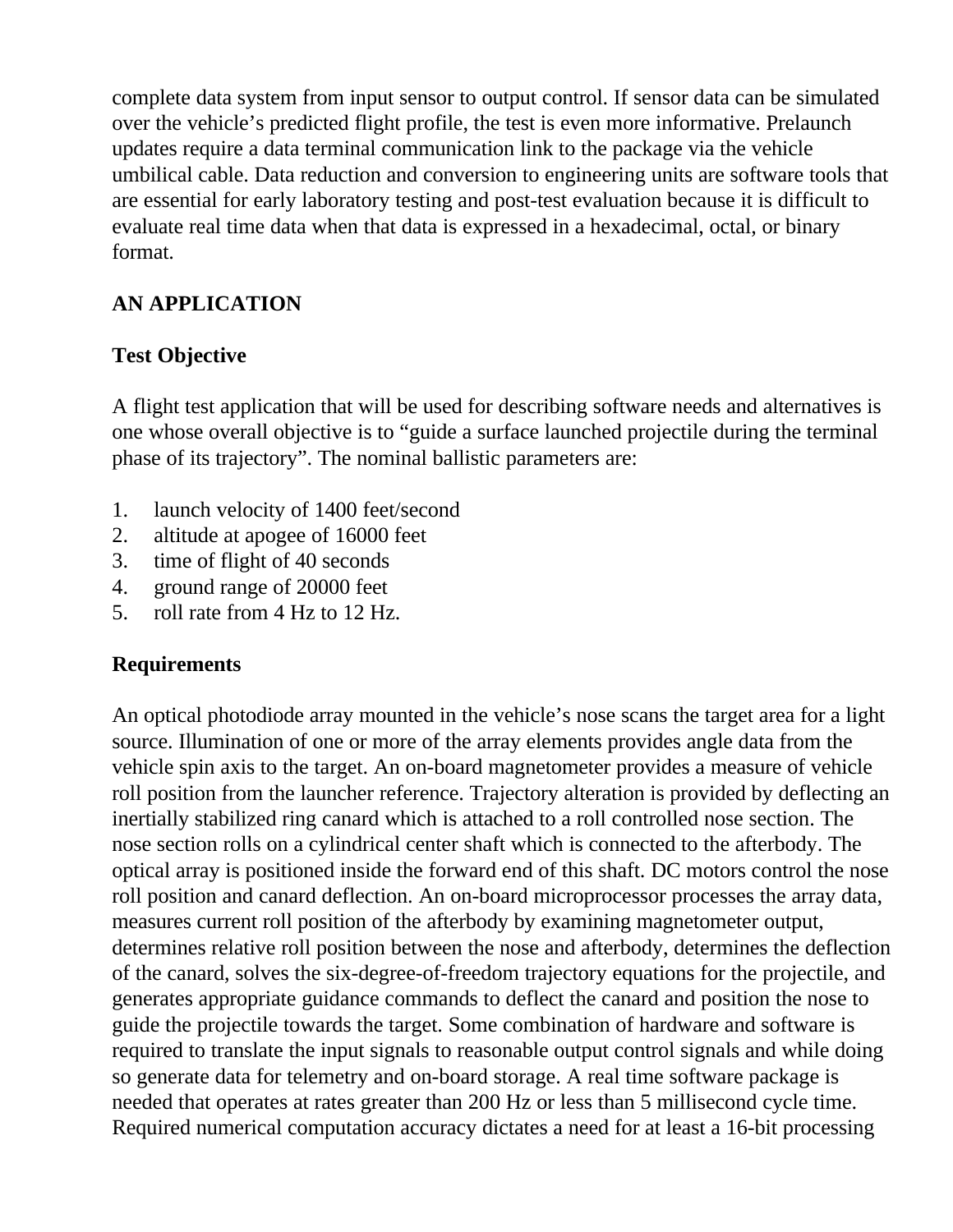capability. The processor chosen to support this application is the Motorola MC68000. One of its desirable features is that it has 32-bit data and address registers.

## **Hardware**

A block diagram of the processor package and its interfaces are shown in Figure 1. The magnetometer, eyeball, deflection pot and nose roll position are system inputs while the nose and deflection drive are the control system outputs. Data outputs for telemetry are identified.

The processor package memory board supports the six 4K by 8-bit ERPOMs that are used for program and fixed data storage, the four 2K by 8-bit RAMs and the multiplier. All are capable of being accessed at the 8 MHz 68000 rate without having to insert fixed delays. The multiplier and the analog processor are examples of hardware enhancements to software for improving processing speed.

The 8085 processor serves the self-test function by generating data to simulate vehicle performance.

### **SOFTWARE IMPLEMENTATION**

Given the required inputs, outputs, hardware, test conditions and the algorithm, there are some building blocks to consider as well as some choices to make.

## **Arithmetic**

A Fortran or equivalent high-level language program makes internal variable representation transparent to the user. System software takes care of positioning the decimal point and all the related bookkeeping chores. When system software does not exist or when it does and it cannot be used because of time or memory constraints, an alternative approach is required. Without system software other than the built-in instruction set, the MC68000 system provides a 16-bit data bus, a 23-bit address bus, instructions for 16-bit multiply and divide, 32-bit add and subtract, and the usual compliment of support instructions. Internal data and address registers are 32-bit. A single instruction can access an 8-bit byte, a 16-bit word, or a 32-bit long-word. With the data bus only 16 bits wide, a 32-bit request exercises the data bus twice. Thirty-two bits of data represents an integer magnitude of  $2 \times 10^9$ . The data magnitudes encountered by the algorithm range between small fractional values to large integer values. A fixed-decimal point arithmetic is used for this application where XXXX.XXXX represents a 32-bit hexadecimal number with decimal point positioned as shown. This fixed point representation enables fast computation and because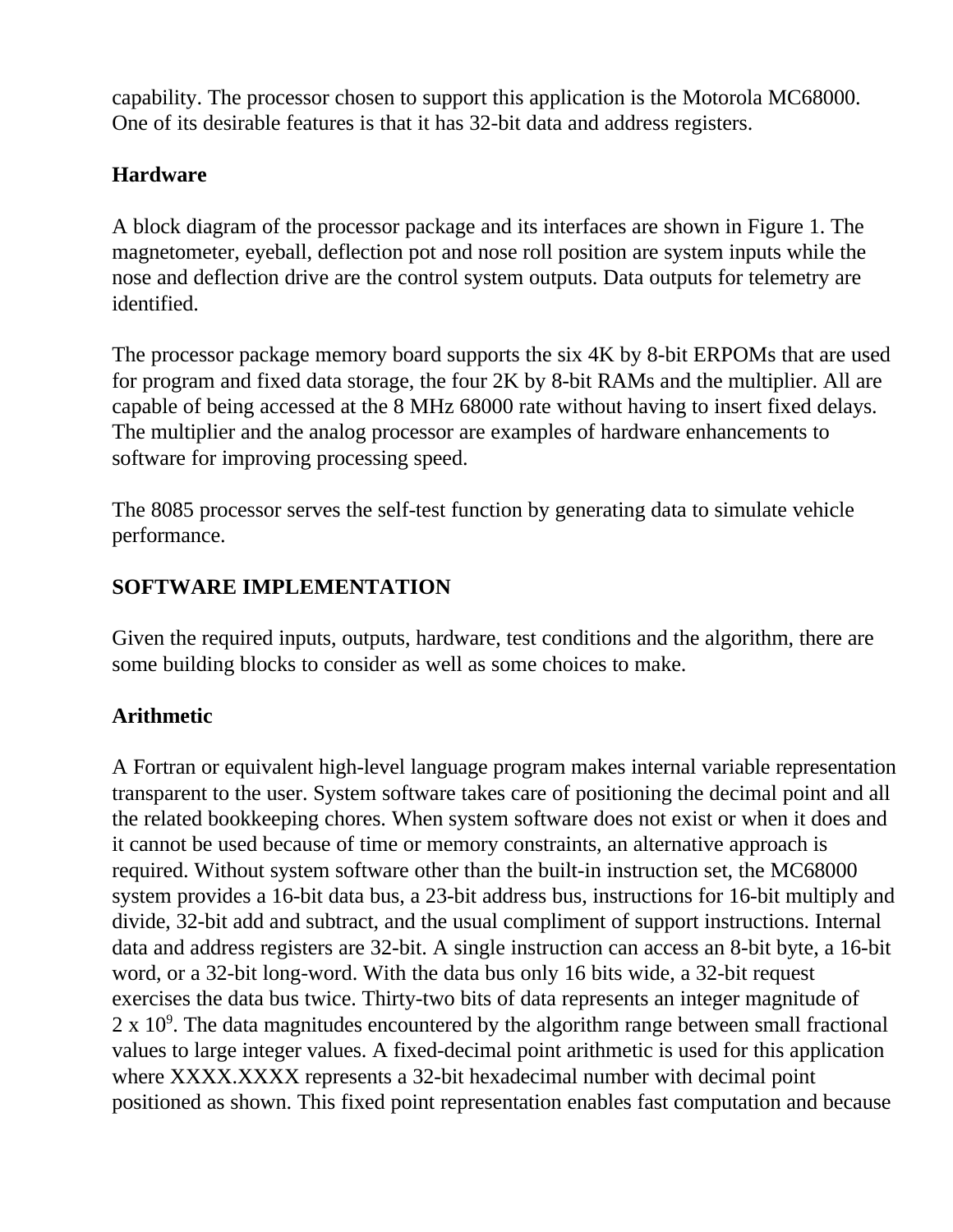the decimal point is on the 68000 word to long-word boundary some bookkeeping is saved.

#### **Special Functions**

Given a choice of arithmetic, the next consideration is the evaluation of functions that are not a part of the instruction set. An overall estimate of the algorithm operations yields;

> 175 add/subtract 15 divide 250 multiply 7 sin x 7 cos x 2 arc sin y

Adds and subtracts are part of the instruction set. Their average speed at 8 MHz is about 1.2 microseconds. Multiplies and divides are also part of the instruction set but they are for 16-bit arguments. There are some products requiring multiplies with both integer and fraction. A predicted multiply time of 8 microseconds for unsigned 16-bit variables indicates that sample speed limitations may result from the required number of multiplies. Thirty-two by 32-bit products evaluated with software takes 60 microseconds. An average multiply time of less than 15 microseconds is needed to achieve the 5 millisecond cycle time. Hardware multiply and pre-scaling or mode selection are methods used for gaining some advantage.

The hardware multiplier generates a product of two 16-bit numbers in 250 nanoseconds but the time needed to deliver the numbers to the multiplier and retrieve the final product makes a total multiply time of 7 microseconds. This compares with 8 microseconds for software. The saving is significant but not dramatic enough to solve the problem. Mode selection is pre-determining the size of the multipliers so that the fastest method is used. Let A.B and X.Y represent two 32 bit multipliers with decimal point in the middle. Then



is the product. If any of the four halves of the multipliers are not present, the product can be obtained quicker because fewer operations are required. Pre-scaling forces both multipliers to occupy 16 bits. The shifting before and after multiplying does introduce some error in the final product.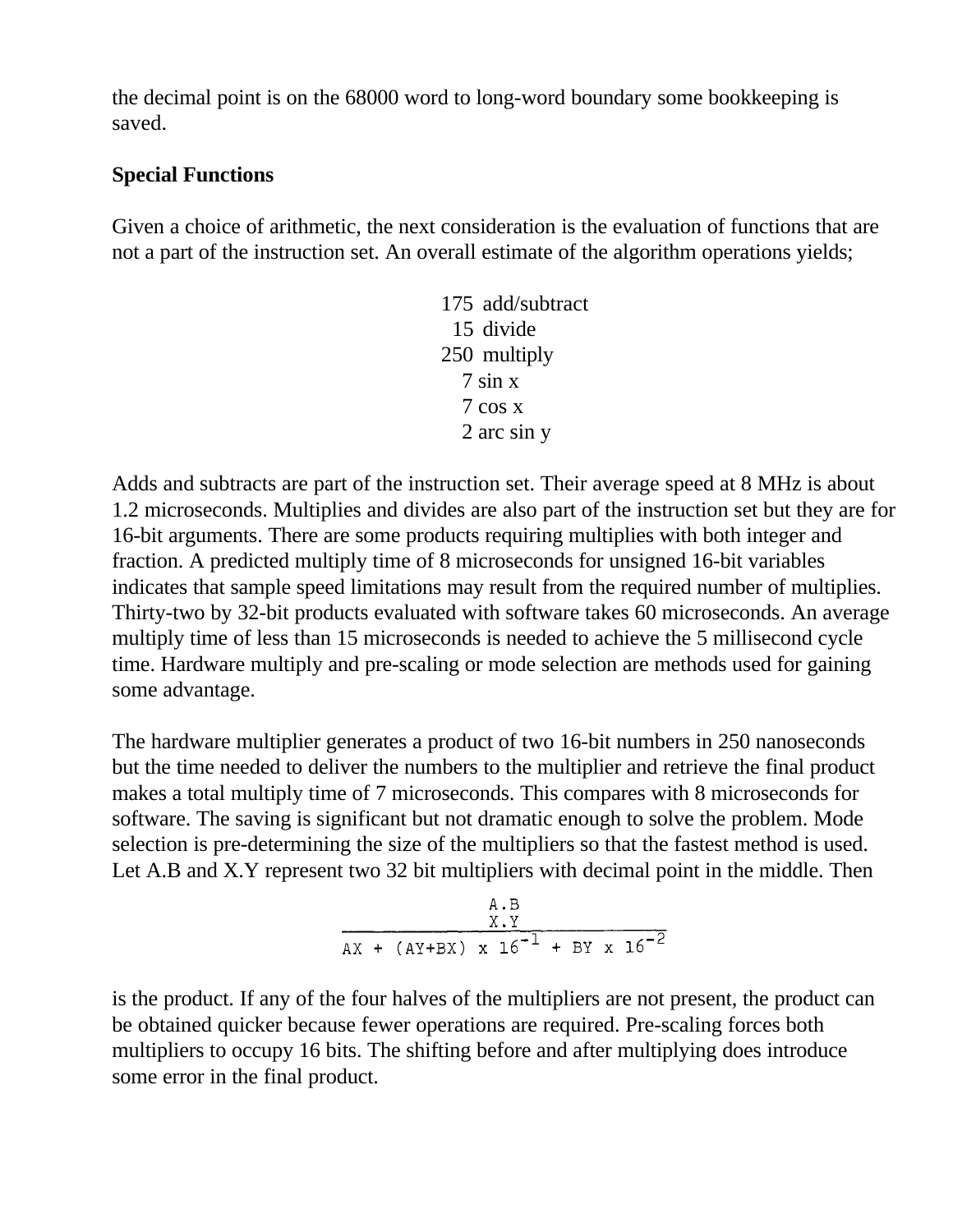The standard method for evaluating sin x, cos x, and arc sin y requires evaluating terms in a power series expansion. Table look-up has been chosen for this application because enough memory is available for the tables and also because the look-up with linear interpolation is fast. The algorithm usually requires the sine and cosine of the same variable at the same time. The method used is as follows:

Divide the interval 0 to PI into x values where the x increment is  $(0-0156)_{10}$  or  $(400)_{16}$ . This requires 202 table samples. Force all the entries to be positive.

The table entries are developed by:

| <b>Relative Address</b> |        | Value                                |
|-------------------------|--------|--------------------------------------|
| Long $0, 1$             |        | sin 0                                |
| Word $2, 3$             |        | $\cos 0$                             |
|                         | 4, 5   | $\sin(400)_{16} = \sin(.0156)_{10}$  |
|                         | 6, 7   | $\cos(400)_{16} = \cos(0.0156)_{10}$ |
|                         | 8,9    | $\sin(800)_{16}$                     |
|                         | 10, 11 | $\cos(800)_{16}$                     |

Thirty-two bits or one long-word contains the sin x and cos x value. /sin x/ and /cos x/ are always less than one. At  $x = 0$ ,  $x = PI/2$ , and  $X = PI$  the values are forced to be (FFFF)<sub>16</sub>. By choosing sample intervals spaced  $(400)_{16}$  apart it is easy to address the interpolating interval.

If  $x = (.64406)_{10}$  and  $x = (A4E1)_{16}$  mask the  $(A4E1)_{16}$  with (FFFFFCOO)<sub>16</sub> to give  $(A400)_{16}$ . Then  $(A4E1) - (A400) = (E1)_{16}$ . Shift the  $(A400)_{16}$  right eight places to get  $(A4)_{16}$ . Then the contents of the address  $(A4)_{16}$  plus the address of the look-up table is the sine of the lower bound while the contents of  $(AB)_{16}$  plus the address is the upper bound. Linear interpolation gives sin  $x = .60043$ . The divide by  $(400)_{16}$  is a simple shift so there are a minimum of arithmetic operations. The cos x computation is identical except it interpolates on the second half of the long-word. Sin x and cos x are both computed in less than 100 microseconds with this technique. Arc sin y is computed using the same basic approach. It computes in less than 50 microseconds.

#### **Functional Modules**

Application software can usually be defined as functional modules where a module performs a single or similar operation. A module characteristic is that it has a defined input and output so that it can be written and tested separately. The given application is divided into 11 separate software modules. They are: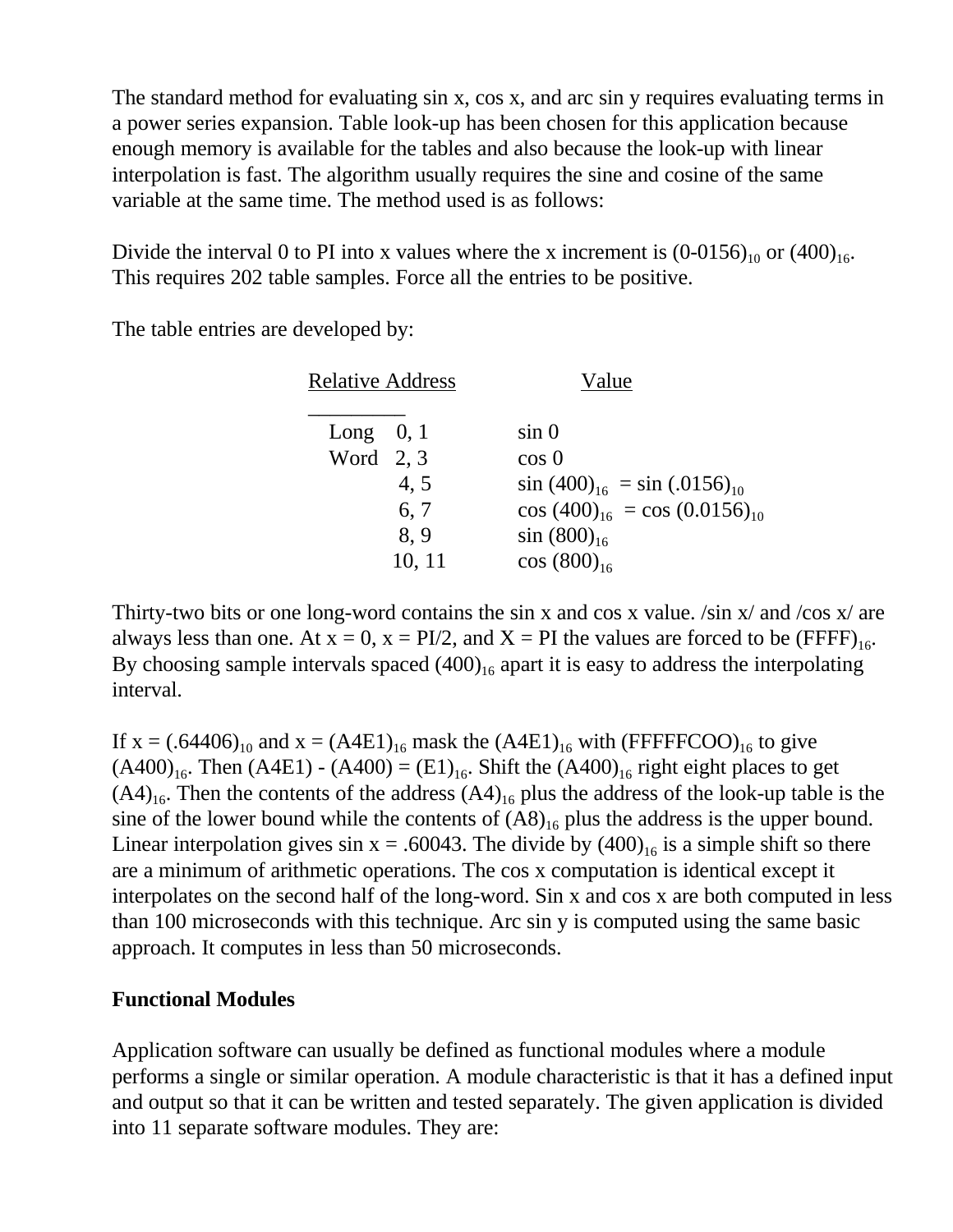**Monitor** Data Recovery Self-Test Arm Initialization Magnetometer Array Processing and real time Guide/Control algorithm Integrate Data Output

Figure 2 identifies the interaction between these modules and how they are accessed.

The monitor module permits communication between a data terminal and the processor package and includes the ability to examine and change contents of registers and memory (RAM). Single stepping, setting breakpoints, and tracing are also available. It resides in EPROM beginning at address  $(0000)_{16}$  and uses 3K of memory space. Entry into monitor is accomplished through system power-up and system reset.

The data recovery module is a nonreal time function. Its prime purpose is for use as a testing tool and for post-test data recovery. It outputs data to the terminal in scaled decimal units.

Calibrate establishes the validity of the processor-to-telemetry interface by stepping through all of the D/A interfaces with predefined amplitude inputs. It also checks the integrity of the RAM and the address and data bus. Calibrate is accessed via an external interrupt from the control box or via a request from the monitor program.

Self-test tests the complete process and control system except for the magnetometer and eyeball lens array combination. Self-test is accessed via an interrupt initiated at the control box. Figure 3 shows the control box interface and the self-test controls. An Intel 8085 processor is used as the self-test controller. It responds to the self-test interrupt-pull-out combination by generating a varying amplitude and frequency sinusoid that simulates magnetometer behavior throughout the trajectory. At some point after apogee in this simulated trajectory, eyeball data is inserted so that the motor drives and TM channels are exercised with known input data. The communications bus between the 8085 and 68000 exchange start and stop commands as well as variations in self-test modes.

Arm enables both processors for launch. All of the self-test features are hardware disabled so that default to the test magnetometer and eyeball is assured. At arm, the 68000 enters the real time loop and begins processing the input data. At pull-out, time is reinitialized to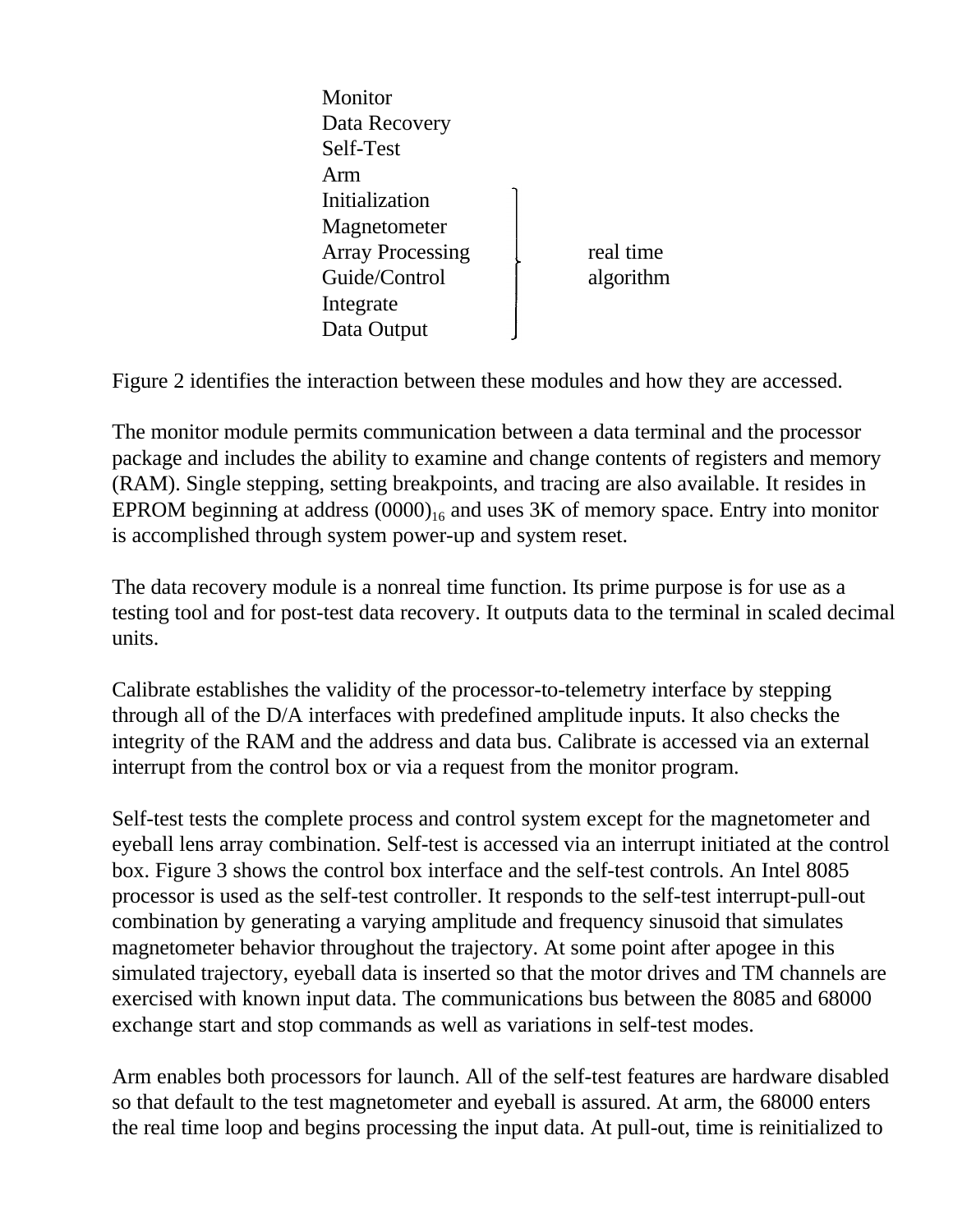zero and the magnetometer data is ignored for a short time so the effects of motion on the launcher can be ignored until separation is assured.

The initialization module is really part of the real time algorithm. it is executed one time and sets up the RAM arrays and variables. Once completed, real time processing begins.

The magnetometer, array processor, guide/control, and integrate modules are all specific parts of the processing algorithm. The magnetometer module includes a 25 Hz low pass digital filter. The integrate modules include a fourth-order Runga-Kutta integrator for the six-degree-of-freedom equations. These two functions account for a major portion of the arithmetic computation. The chart in Figure 2 identifies the real time module relationships. Data output is part of the real time algorithm in that it too is executed each real time cycle. It determines which of the data items are to be output during the current cycle.

Modules are tested as stand alone routines until they are logically and computationally correct. Real time module testing is aided by using the A/D and D/A channels (Figure 1) for observing the dynamic behavior of the real time variables.

### **SUMMARY**

Software provides a desired flexibility to the design and building of instrumentation packages. The advantages of that flexibility are realized when changes can be made to the operational system without modifying hardware. Memory speed and density makes replacing hardware with software even more attractive.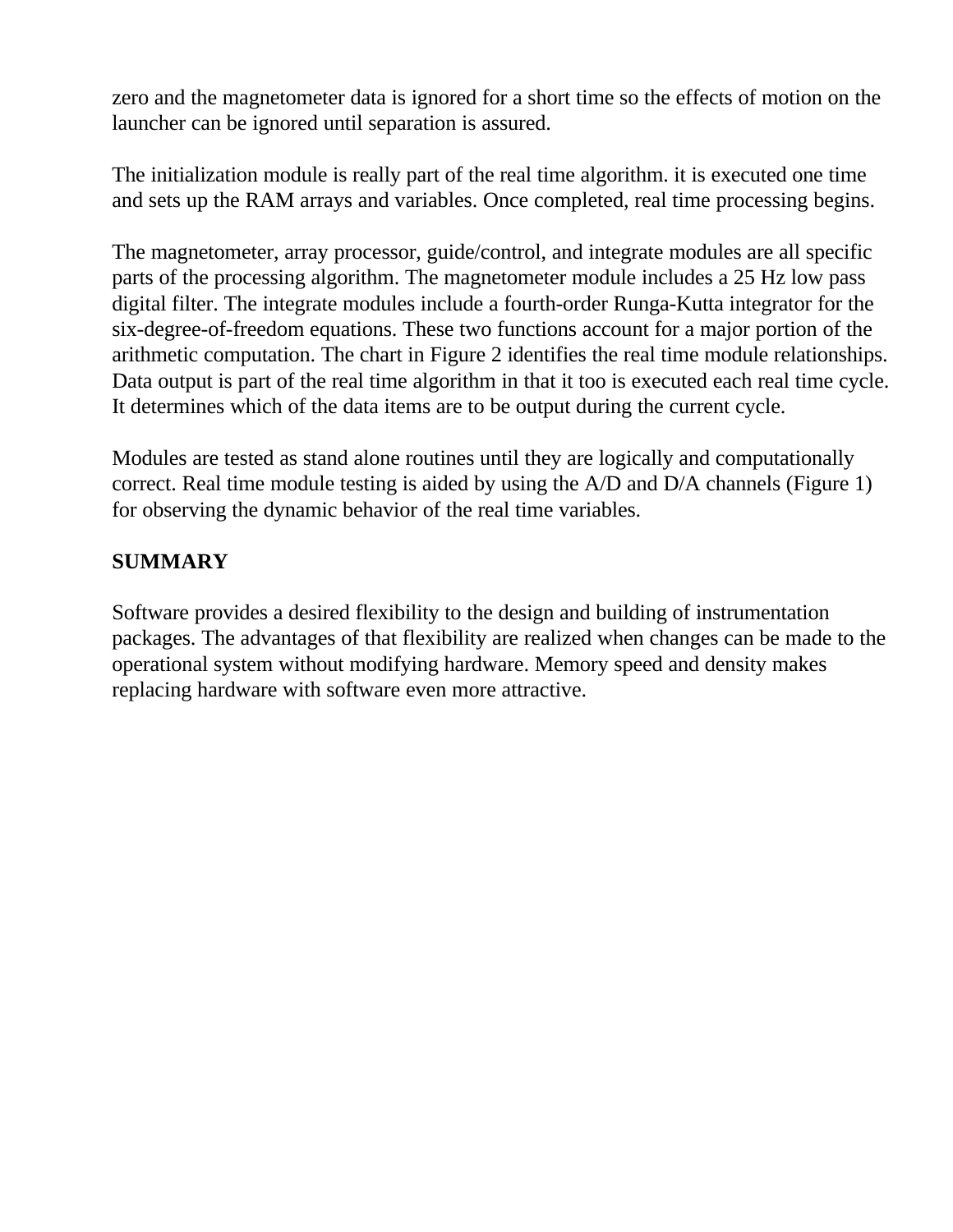



**Processor Package and Interfaces**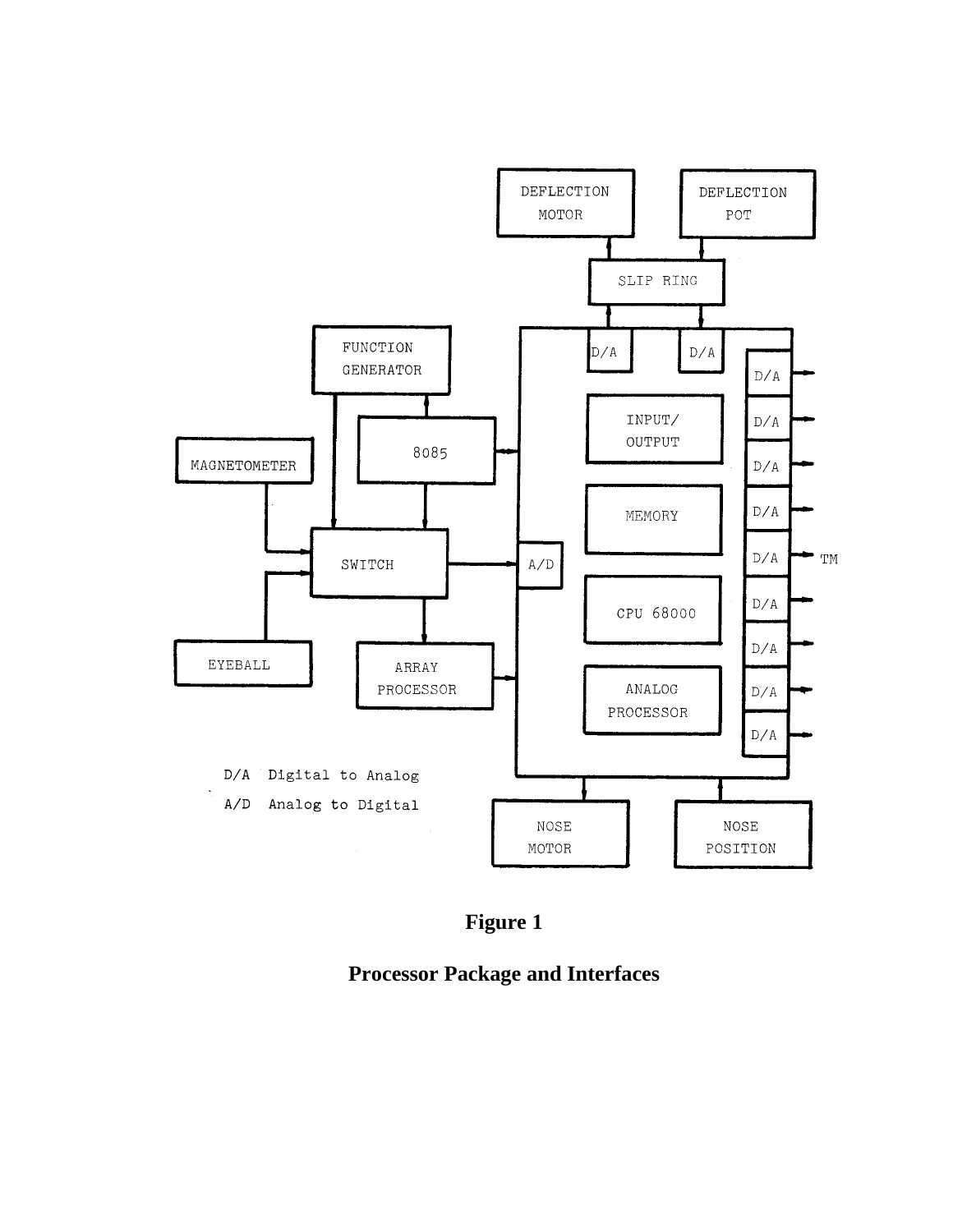



## **Software Module Interaction**